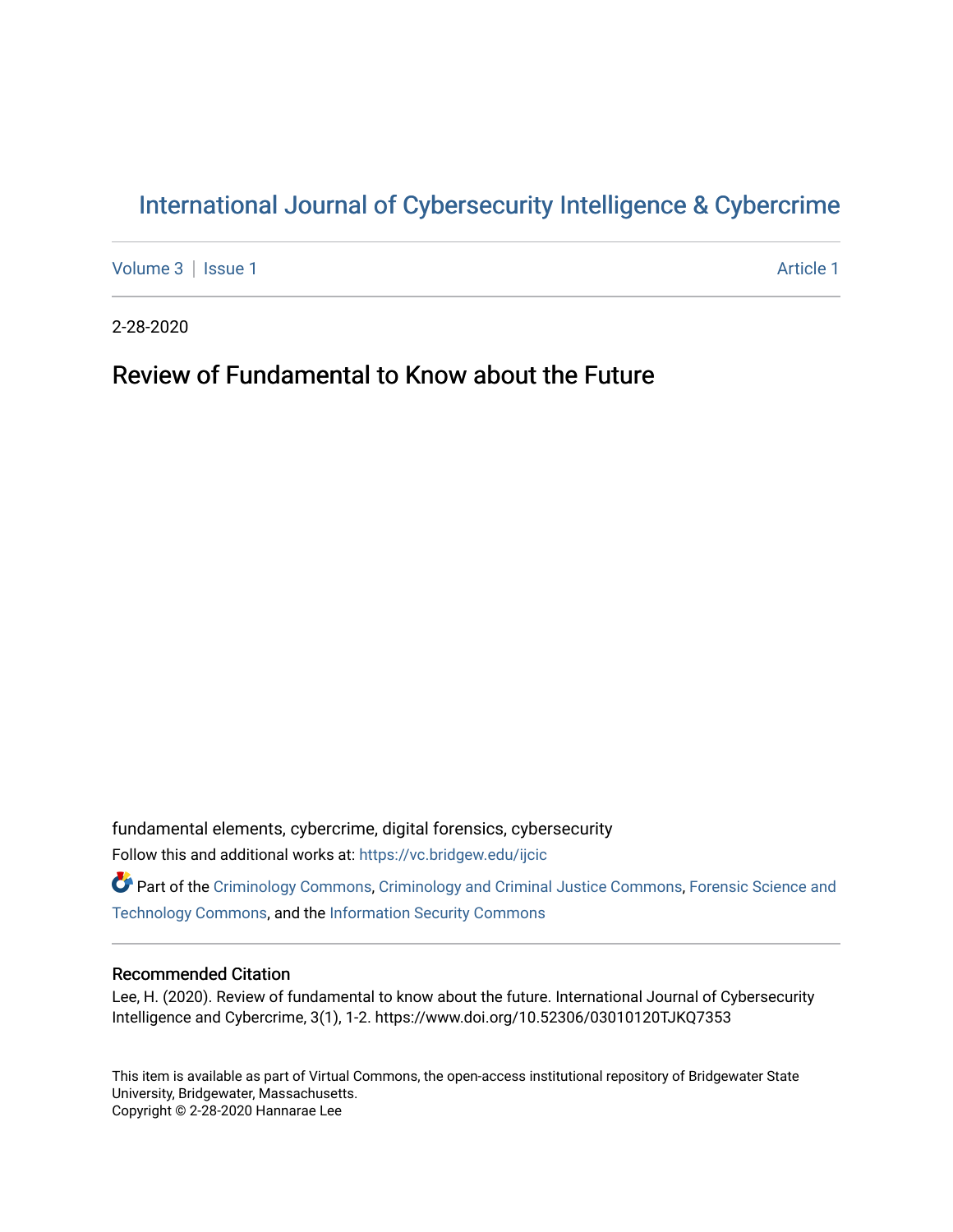Lee, H. (2020). *International Journal of Cybersecurity Intelligence and Cybercrime, 3* (1), 1-2.

# **Review of Fundamental to Know about the Future**

Hannarae Lee<sup>∗</sup> , Marywood University, U.S.A

*Keywords; fundamental elements, cybercrime, digital forensics, cybersecurity*

#### **Abstract:**

What we consider fundamental elements can be easily overlooked or perceived as facts without the process of empirical testing. Especially in the field of cybercrime and cybersecurity, there are more speculations regarding the prevalence and the scope of harm carried out by wrongdoers than empirically tested studies. To fill the void, three articles included in the current issue addresses empirical findings of fundamental concerns and knowledge in the field of cybercrime and cybersecurity.

#### **Introduction**

Critical thinking is the art of analyzing and evaluating thoughts and concepts to improve ideas. Without critical thinking, much of our reasoning can easily be biased, distorted, or partial. Through the process of raising vital questions and problems, gathering and assessing relevant information, we formulate clear and precise ideas. We, however, do not naturally recognize the limitations of our point of view. Thus, through the rigorous application of intellectual standards such as clarity, accuracy, precision, relevance, depth, breadth, logic, and fairness to the elements of reasoning (i.e., purposes, questions, assumptions, points of view, evidence, theories, inferences, and implications), we develop scientific study for given topic of our interest. This approach is typically easier said than done. Fortunately, however, three articles included in the current issue are well-formulated to address not only fundamental concerns and knowledge in the field of cybercrime and cybersecurity but also provide the empirical application on the given topic.

For example, the Darknet and Bitcoins have been hot button issues due to the notorious anecdotal stories surrounding those subjects. Most of the literature, however, is based on hearsays rather than empirical evidence. To accommodate our craving for scientific studies in these areas, Sinyong Choi, Kyung-Shick Choi, Yesim Sungu-Eryilmaz, and Hee-Kyung Park (2020, this issue) examine online gambling sites on both the Dark Web and Surface Web. All gambling sites selected for their study allow Bitcoin as their primary or secondary payments. By comparing the characteristics of online gambling sites among different browsers: the Dark Web and Surface Web, the authors identify distinct features and operational tactics. While applying the routine activity theory, the authors also validated the borderless nature of the Internet that attract gambling operators.

International Journal of Cybersecurity Intelligence and Cybercrime, Vol. 3, Iss. 1, Page. 1-2, Publication date: February 2020.

<sup>∗</sup>Corresponding author

Hannarae Lee, Ph. D., Department of Social Sciences, Marywood Univesrity, 2300 Adams Ave., Scraonton PA 18509 USA Email: hnrlee@marywood.edu

Reproduction, posting, transmission or other distribution or use of the article or any material therein, in any medium as permitted by written agreement of the International Journal of Cybersecurity Intelligence and Cybercrime, requires credit to the Journal as follows: "This Article originally appeared in International Journal of Cybersecurity Intelligence and Cybercrime (IJCIC), 2020 Vol. 3, Iss. 1, pp. 1-2" and notify the Journal of such publication.

c 2020 IJCIC 2578-3289/2020/02